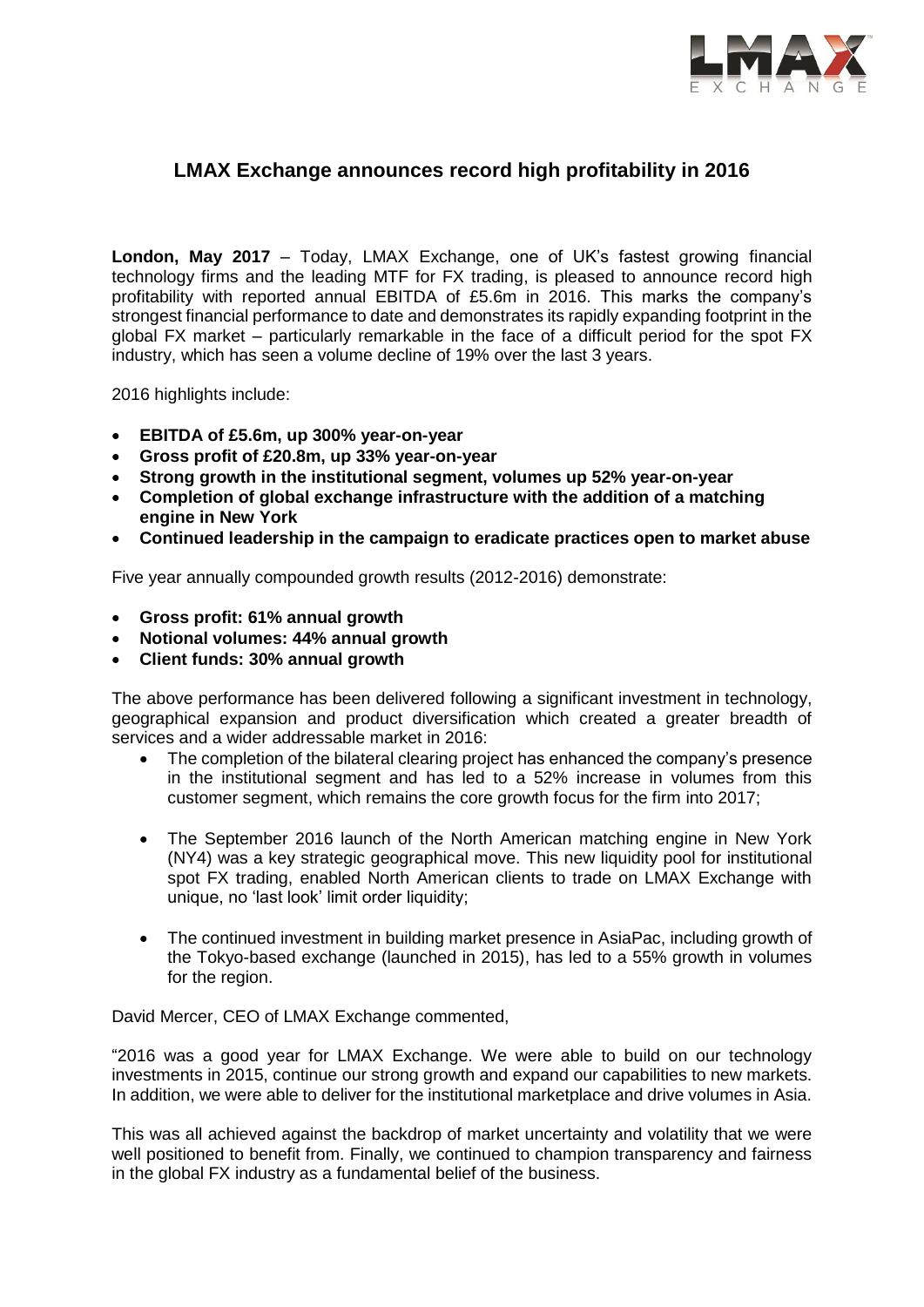

Looking forward through 2017, we are seeing sustained volume growth and significant institutional uptake in all markets."

In the broader industry context, LMAX Exchange continued to campaign for the need to rid the market of practices open to abuse, such as 'last look' and 'pre-hedging', in order to increase transparency and regain customers' trust following a few scandal ridden years. In addition to the regularly published thought leadership reports<sup>1</sup> and the ongoing dialogue with BIS FXWG and the FEMR Working Group representatives from the Bank of England, FCA and HM Treasury, LMAX Exchange recently became the first organisation to publicly commit to the upcoming Global Code of Conduct.

Looking ahead, LMAX Exchange is aiming to lead the development of the Transaction Cost Analysis (TCA) methodology for foreign exchange. This work will see the company launch a whitepaper in May 2017 proposing a comprehensive, new set of metrics for analysing execution quality and trading costs on firm and 'last look' liquidity. Highly anticipated industry research, this white paper is intended to contribute to an industry-wide debate on how to conduct TCA in a way that benefits the customer, provides a fair comparison for liquidity providers and creates genuine transparency: one that enables choice and aids quality decision making.

**– ENDS –**

**For further information, please contact:** 

Tom Nutt Seven Hills +44 7775 686 706 [Tom.Nutt@wearesevenhills.com](mailto:Tom.Nutt@wearesevenhills.com)

## **Notes to Editors**

-

## **About LMAX Exchange:**

Recognised as one of the UK's fastest growing technology firms for three consecutive years (2015, 2014 and 2013 Sunday Times, Tech Track 100), LMAX Exchange is the leading MTF for FX, authorised and regulated by the FCA. Servicing retail brokers, funds, corporates, asset managers and banks, LMAX Exchange delivers a unique vision for global FX trading a transparent, neutral, level playing field for all market participants, regardless of status, size or activity levels.

The LMAX Exchange OPEN order book is driven by streaming, no 'Last Look' limit order liquidity. LMAX Exchange offers a range of key products, including spot FX, precious metals, commodities and equity indices, with complete pre and post-trade transparency and order execution where no 'last look' is standard. Orders are executed in strict price/time priority.

<sup>1</sup> <https://www.lmax.com/pdf/restoring-trust-report.pdf> (2015) <https://www.lmax.com/pdf/Road-To-FX-Reformation-Report.pdf> (2016) <https://www.lmax.com/pdf/TCA-white-paper-preview.pdf> (2017)